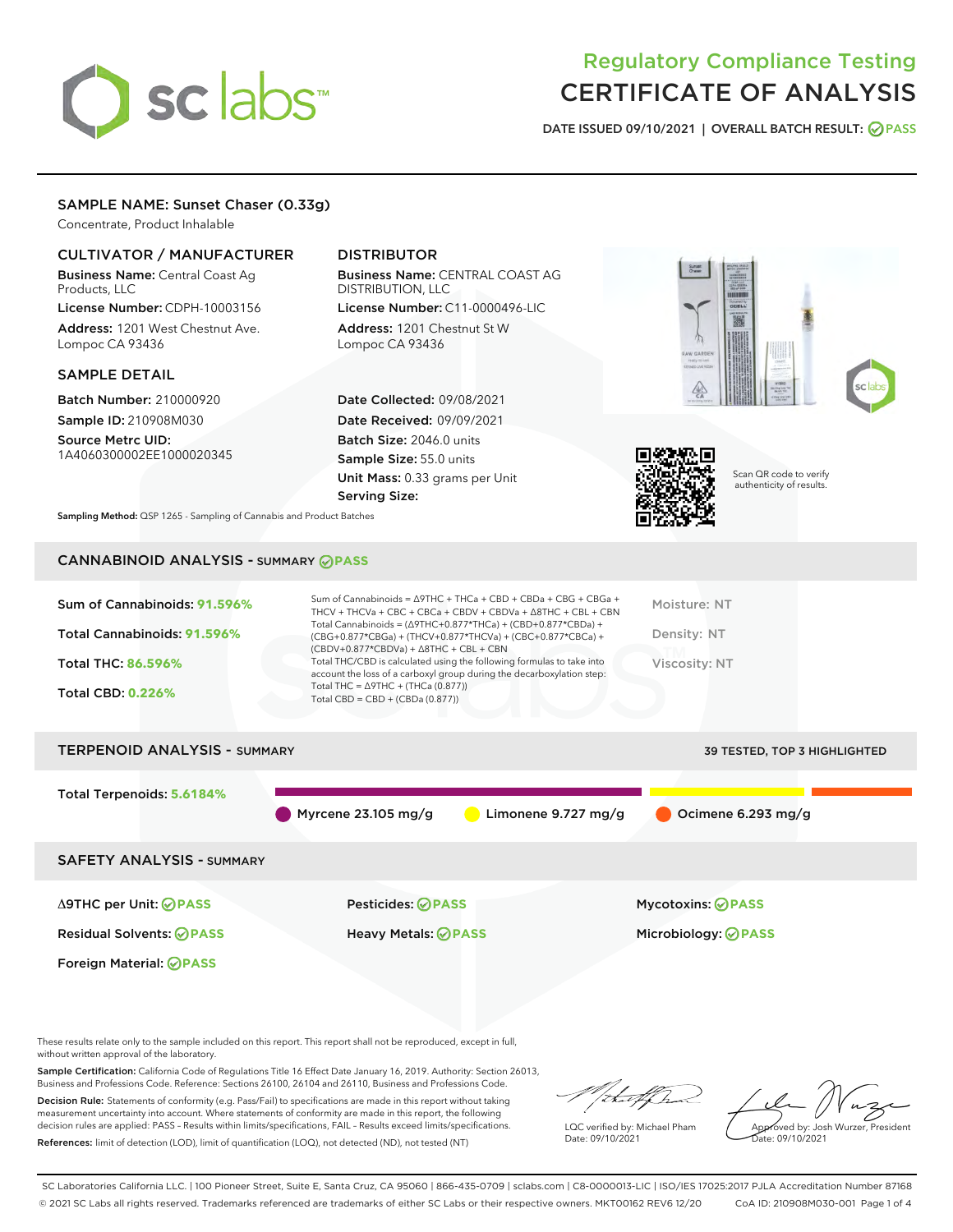



SUNSET CHASER (0.33G) | DATE ISSUED 09/10/2021 | OVERALL BATCH RESULT: @ PASS

#### CANNABINOID TEST RESULTS - 09/09/2021 2 PASS

Tested by high-performance liquid chromatography with diode-array detection (HPLC-DAD). **Method:** QSP 1157 - Analysis of Cannabinoids by HPLC-DAD

#### TOTAL CANNABINOIDS: **91.596%**

Total Cannabinoids (Total THC) + (Total CBD) + (Total CBG) + (Total THCV) + (Total CBC) + (Total CBDV) + ∆8THC + CBL + CBN

TOTAL THC: **86.596%** Total THC (∆9THC+0.877\*THCa)

TOTAL CBD: **0.226%**

Total CBD (CBD+0.877\*CBDa)

TOTAL CBG: 4.074% Total CBG (CBG+0.877\*CBGa)

TOTAL THCV: 0.35% Total THCV (THCV+0.877\*THCVa)

TOTAL CBC: ND Total CBC (CBC+0.877\*CBCa)

TOTAL CBDV: ND Total CBDV (CBDV+0.877\*CBDVa)

| <b>COMPOUND</b>  | LOD/LOQ<br>(mg/g)          | <b>MEASUREMENT</b><br><b>UNCERTAINTY</b><br>(mg/g) | <b>RESULT</b><br>(mg/g) | <b>RESULT</b><br>(%) |
|------------------|----------------------------|----------------------------------------------------|-------------------------|----------------------|
| Δ9THC            | 0.06/0.26                  | ±29.789                                            | 865.96                  | 86.596               |
| <b>CBG</b>       | 0.06/0.19                  | ±1.605                                             | 40.74                   | 4.074                |
| <b>THCV</b>      | 0.1/0.2                    | ±0.17                                              | 3.5                     | 0.35                 |
| <b>CBN</b>       | 0.1/0.3                    | ±0.23                                              | 3.5                     | 0.35                 |
| <b>CBD</b>       | 0.07/0.29                  | ±0.105                                             | 2.26                    | 0.226                |
| $\triangle$ 8THC | 0.1/0.4                    | N/A                                                | <b>ND</b>               | <b>ND</b>            |
| <b>THCa</b>      | 0.05/0.14                  | N/A                                                | <b>ND</b>               | <b>ND</b>            |
| <b>THCVa</b>     | 0.07 / 0.20                | N/A                                                | <b>ND</b>               | <b>ND</b>            |
| <b>CBDa</b>      | 0.02/0.19                  | N/A                                                | <b>ND</b>               | <b>ND</b>            |
| <b>CBDV</b>      | 0.04 / 0.15                | N/A                                                | <b>ND</b>               | <b>ND</b>            |
| <b>CBDVa</b>     | 0.03/0.53                  | N/A                                                | <b>ND</b>               | <b>ND</b>            |
| <b>CBGa</b>      | 0.1/0.2                    | N/A                                                | <b>ND</b>               | <b>ND</b>            |
| <b>CBL</b>       | 0.06 / 0.24                | N/A                                                | <b>ND</b>               | <b>ND</b>            |
| <b>CBC</b>       | 0.2 / 0.5                  | N/A                                                | <b>ND</b>               | <b>ND</b>            |
| <b>CBCa</b>      | 0.07/0.28                  | N/A                                                | <b>ND</b>               | <b>ND</b>            |
|                  | <b>SUM OF CANNABINOIDS</b> |                                                    | 915.96 mg/g             | 91.596%              |

#### **UNIT MASS: 0.33 grams per Unit**

| ∆9THC per Unit                        | 1120 per-package limit     | 285.77 mg/unit<br><b>PASS</b> |  |  |
|---------------------------------------|----------------------------|-------------------------------|--|--|
| <b>Total THC per Unit</b>             |                            | 285.77 mg/unit                |  |  |
| <b>CBD per Unit</b>                   |                            | $0.75$ mg/unit                |  |  |
| <b>Total CBD per Unit</b>             |                            | $0.75$ mg/unit                |  |  |
| Sum of Cannabinoids<br>per Unit       |                            | 302.27 mg/unit                |  |  |
| <b>Total Cannabinoids</b><br>per Unit |                            | 302.36 mg/unit                |  |  |
| <b>MOISTURE TEST RESULT</b>           | <b>DENSITY TEST RESULT</b> | <b>VISCOSITY TEST RESULT</b>  |  |  |

Not Tested

Not Tested

Not Tested

#### TERPENOID TEST RESULTS - 09/10/2021

Terpene analysis utilizing gas chromatography-flame ionization detection (GC-FID). **Method:** QSP 1192 - Analysis of Terpenoids by GC-FID

| <b>COMPOUND</b>         | LOD/LOQ<br>(mg/g) | <b>MEASUREMENT</b><br><b>UNCERTAINTY</b><br>(mg/g) | <b>RESULT</b><br>(mg/g)                         | <b>RESULT</b><br>(%) |
|-------------------------|-------------------|----------------------------------------------------|-------------------------------------------------|----------------------|
| <b>Myrcene</b>          | 0.008 / 0.025     | ±0.2981                                            | 23.105                                          | 2.3105               |
| Limonene                | 0.005 / 0.016     | ±0.1391                                            | 9.727                                           | 0.9727               |
| Ocimene                 | 0.011 / 0.038     | ±0.2020                                            | 6.293                                           | 0.6293               |
| Terpinolene             | 0.008 / 0.026     | ±0.0898                                            | 4.379                                           | 0.4379               |
| $\beta$ Caryophyllene   | 0.004 / 0.012     | ±0.1298                                            | 3.647                                           | 0.3647               |
| $\beta$ Pinene          | 0.004 / 0.014     | ±0.0217                                            | 1.890                                           | 0.1890               |
| Linalool                | 0.009 / 0.032     | ±0.0695                                            | 1.828                                           | 0.1828               |
| $\alpha$ Pinene         | 0.005 / 0.017     | ±0.0151                                            | 1.755                                           | 0.1755               |
| $\alpha$ Humulene       | 0.009 / 0.029     | ±0.0284                                            | 0.885                                           | 0.0885               |
| Fenchol                 | 0.010 / 0.034     | ±0.0265                                            | 0.684                                           | 0.0684               |
| <b>Terpineol</b>        | 0.016 / 0.055     | ±0.0352                                            | 0.573                                           | 0.0573               |
| Camphene                | 0.005 / 0.015     | ±0.0021                                            | 0.181                                           | 0.0181               |
| trans-ß-Farnesene       | 0.008 / 0.025     | ±0.0057                                            | 0.161                                           | 0.0161               |
| <b>Borneol</b>          | 0.005 / 0.016     | ±0.0060                                            | 0.144                                           | 0.0144               |
| $\gamma$ Terpinene      | 0.006 / 0.018     | ±0.0024                                            | 0.137                                           | 0.0137               |
| $\alpha$ Phellandrene   | 0.006 / 0.020     | ±0.0018                                            | 0.130                                           | 0.0130               |
| $\alpha$ Terpinene      | 0.005 / 0.017     | ±0.0019                                            | 0.125                                           | 0.0125               |
| 3 Carene                | 0.005 / 0.018     | ±0.0015                                            | 0.106                                           | 0.0106               |
| Fenchone                | 0.009 / 0.028     | ±0.0026                                            | 0.088                                           | 0.0088               |
| Citronellol             | 0.003 / 0.010     | ±0.0040                                            | 0.081                                           | 0.0081               |
| Guaiol                  | 0.009 / 0.030     | ±0.0034                                            | 0.072                                           | 0.0072               |
| $\alpha$ Bisabolol      | 0.008 / 0.026     | ±0.0028                                            | 0.053                                           | 0.0053               |
| p-Cymene                | 0.005 / 0.016     | ±0.0009                                            | 0.033                                           | 0.0033               |
| Nerolidol               | 0.009 / 0.028     | ±0.0018                                            | 0.029                                           | 0.0029               |
| Sabinene                | 0.004 / 0.014     | ±0.0003                                            | 0.028                                           | 0.0028               |
| Eucalyptol              | 0.006 / 0.018     | ±0.0006                                            | 0.025                                           | 0.0025               |
| Sabinene Hydrate        | 0.006 / 0.022     | ±0.0010                                            | 0.025                                           | 0.0025               |
| Nerol                   | 0.003 / 0.011     | N/A                                                | <loq< th=""><th><loq< th=""></loq<></th></loq<> | <loq< th=""></loq<>  |
| <b>Geranyl Acetate</b>  | 0.004 / 0.014     | N/A                                                | <loq< th=""><th><loq< th=""></loq<></th></loq<> | <loq< th=""></loq<>  |
| Caryophyllene           | 0.010 / 0.033     | N/A                                                | <loq< th=""><th><loq< th=""></loq<></th></loq<> | <loq< th=""></loq<>  |
| (-)-Isopulegol          | 0.005 / 0.016     | N/A                                                | ND                                              | ND                   |
| Camphor                 | 0.006 / 0.019     | N/A                                                | ND                                              | ND                   |
| Isoborneol              | 0.004 / 0.012     | N/A                                                | ND                                              | <b>ND</b>            |
| Menthol                 | 0.008 / 0.025     | N/A                                                | ND                                              | ND                   |
| R-(+)-Pulegone          | 0.003 / 0.011     | N/A                                                | ND                                              | ND                   |
| Geraniol                | 0.002 / 0.007     | N/A                                                | ND                                              | <b>ND</b>            |
| $\alpha$ Cedrene        | 0.005 / 0.016     | N/A                                                | ND                                              | ND                   |
| Valencene               | 0.009 / 0.030     | N/A                                                | ND                                              | ND                   |
| Cedrol                  | 0.008 / 0.027     | N/A                                                | ND                                              | ND                   |
| <b>TOTAL TERPENOIDS</b> |                   |                                                    | 56.184 mg/g                                     | 5.6184%              |

SC Laboratories California LLC. | 100 Pioneer Street, Suite E, Santa Cruz, CA 95060 | 866-435-0709 | sclabs.com | C8-0000013-LIC | ISO/IES 17025:2017 PJLA Accreditation Number 87168 © 2021 SC Labs all rights reserved. Trademarks referenced are trademarks of either SC Labs or their respective owners. MKT00162 REV6 12/20 CoA ID: 210908M030-001 Page 2 of 4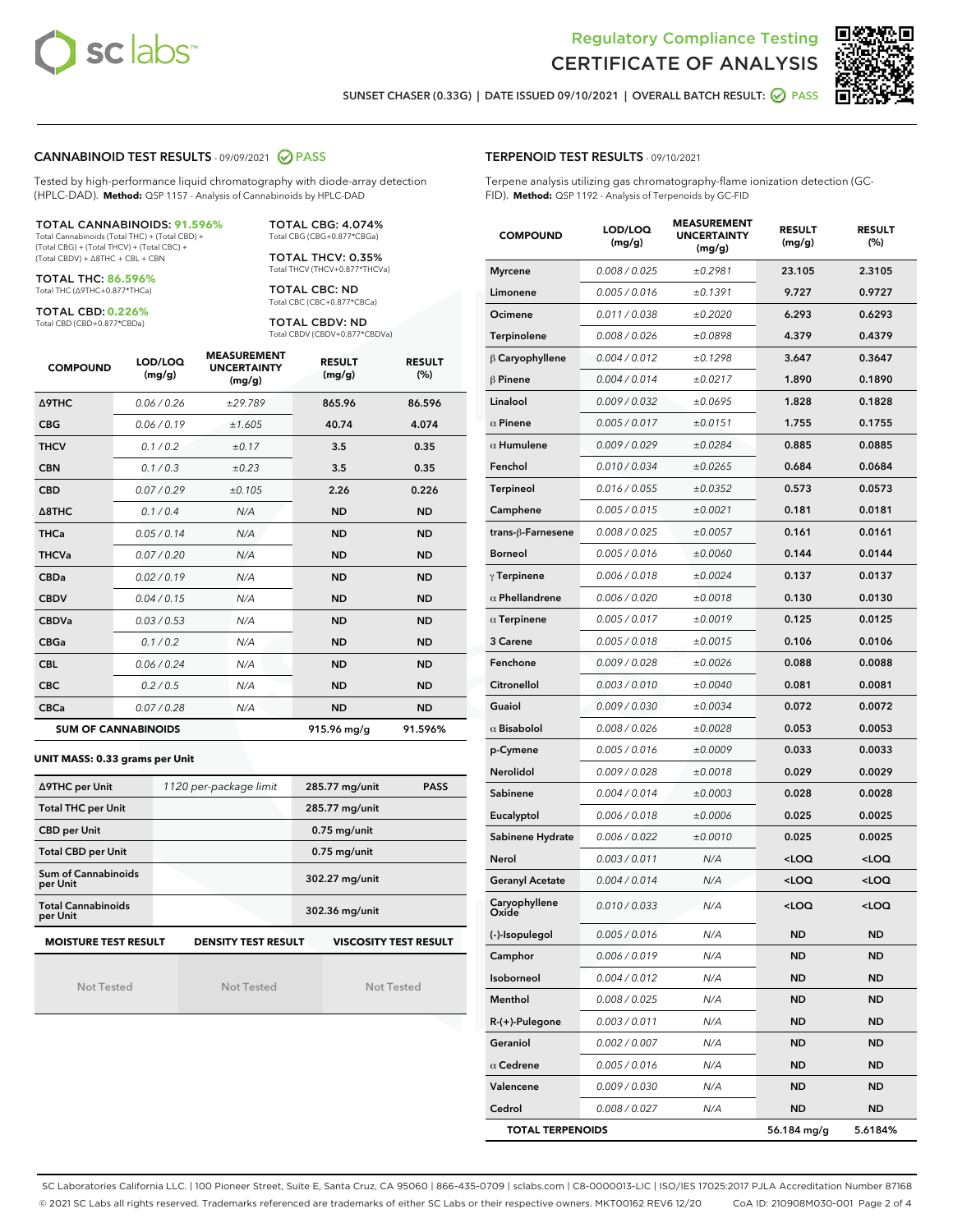



SUNSET CHASER (0.33G) | DATE ISSUED 09/10/2021 | OVERALL BATCH RESULT: @ PASS

# CATEGORY 1 PESTICIDE TEST RESULTS - 09/10/2021 2 PASS

Pesticide and plant growth regulator analysis utilizing high-performance liquid chromatography-mass spectrometry (HPLC-MS) or gas chromatography-mass spectrometry (GC-MS). \*GC-MS utilized where indicated. **Method:** QSP 1212 - Analysis of Pesticides and Mycotoxins by LC-MS or QSP 1213 - Analysis of Pesticides by GC-MS

| 0.03 / 0.08<br>Aldicarb<br>$\ge$ LOD<br><b>ND</b><br><b>PASS</b><br>N/A<br>Carbofuran<br><b>ND</b><br><b>PASS</b><br>0.02 / 0.05<br>$\ge$ LOD<br>N/A<br>Chlordane*<br>0.03 / 0.08<br>N/A<br><b>ND</b><br><b>PASS</b><br>$\ge$ LOD<br>0.03/0.10<br><b>PASS</b><br>Chlorfenapyr*<br>$\ge$ LOD<br>N/A<br><b>ND</b><br>N/A<br><b>ND</b><br><b>PASS</b><br>Chlorpyrifos<br>0.02 / 0.06<br>$\ge$ LOD<br>0.02 / 0.07<br>N/A<br><b>PASS</b><br>Coumaphos<br>$>$ LOD<br><b>ND</b><br><b>Daminozide</b><br>0.02 / 0.07<br>$\ge$ LOD<br>N/A<br><b>ND</b><br><b>PASS</b><br><b>DDVP</b><br>0.03/0.09<br>N/A<br>$\ge$ LOD<br><b>ND</b><br><b>PASS</b><br>(Dichlorvos)<br>Dimethoate<br>0.03 / 0.08<br>$\ge$ LOD<br>N/A<br><b>ND</b><br><b>PASS</b><br>0.03/0.10<br><b>ND</b><br><b>PASS</b><br>Ethoprop(hos)<br>$\ge$ LOD<br>N/A<br>0.02 / 0.06<br>$\ge$ LOD<br>N/A<br><b>ND</b><br><b>PASS</b><br>Etofenprox<br>0.03 / 0.08<br><b>ND</b><br><b>PASS</b><br>Fenoxycarb<br>$\ge$ LOD<br>N/A<br>0.03/0.08<br>$\ge$ LOD<br>N/A<br><b>ND</b><br><b>PASS</b><br>Fipronil<br>Imazalil<br>0.02 / 0.06<br>$>$ LOD<br>N/A<br><b>ND</b><br><b>PASS</b><br>0.02 / 0.07<br><b>Methiocarb</b><br>$\ge$ LOD<br>N/A<br><b>ND</b><br><b>PASS</b><br>Methyl<br>0.03/0.10<br>N/A<br><b>ND</b><br><b>PASS</b><br>$\ge$ LOD<br>parathion<br>0.03/0.09<br>$>$ LOD<br>N/A<br><b>ND</b><br><b>PASS</b><br><b>Mevinphos</b><br>Paclobutrazol<br>0.02 / 0.05<br>$\ge$ LOD<br>N/A<br><b>ND</b><br><b>PASS</b><br>0.03/0.09<br>$\ge$ LOD<br>N/A<br><b>ND</b><br><b>PASS</b><br>Propoxur<br>0.03 / 0.08<br><b>ND</b><br><b>PASS</b><br>Spiroxamine<br>$\ge$ LOD<br>N/A<br>0.03/0.10<br>Thiacloprid<br>$\ge$ LOD<br>N/A<br><b>ND</b><br><b>PASS</b> | <b>COMPOUND</b> | LOD/LOQ<br>$(\mu g/g)$ | <b>ACTION</b><br><b>LIMIT</b><br>$(\mu g/g)$ | <b>MEASUREMENT</b><br><b>UNCERTAINTY</b><br>$(\mu g/g)$ | <b>RESULT</b><br>$(\mu g/g)$ | <b>RESULT</b> |
|-----------------------------------------------------------------------------------------------------------------------------------------------------------------------------------------------------------------------------------------------------------------------------------------------------------------------------------------------------------------------------------------------------------------------------------------------------------------------------------------------------------------------------------------------------------------------------------------------------------------------------------------------------------------------------------------------------------------------------------------------------------------------------------------------------------------------------------------------------------------------------------------------------------------------------------------------------------------------------------------------------------------------------------------------------------------------------------------------------------------------------------------------------------------------------------------------------------------------------------------------------------------------------------------------------------------------------------------------------------------------------------------------------------------------------------------------------------------------------------------------------------------------------------------------------------------------------------------------------------------------------------------------------------------------------------------------------------|-----------------|------------------------|----------------------------------------------|---------------------------------------------------------|------------------------------|---------------|
|                                                                                                                                                                                                                                                                                                                                                                                                                                                                                                                                                                                                                                                                                                                                                                                                                                                                                                                                                                                                                                                                                                                                                                                                                                                                                                                                                                                                                                                                                                                                                                                                                                                                                                           |                 |                        |                                              |                                                         |                              |               |
|                                                                                                                                                                                                                                                                                                                                                                                                                                                                                                                                                                                                                                                                                                                                                                                                                                                                                                                                                                                                                                                                                                                                                                                                                                                                                                                                                                                                                                                                                                                                                                                                                                                                                                           |                 |                        |                                              |                                                         |                              |               |
|                                                                                                                                                                                                                                                                                                                                                                                                                                                                                                                                                                                                                                                                                                                                                                                                                                                                                                                                                                                                                                                                                                                                                                                                                                                                                                                                                                                                                                                                                                                                                                                                                                                                                                           |                 |                        |                                              |                                                         |                              |               |
|                                                                                                                                                                                                                                                                                                                                                                                                                                                                                                                                                                                                                                                                                                                                                                                                                                                                                                                                                                                                                                                                                                                                                                                                                                                                                                                                                                                                                                                                                                                                                                                                                                                                                                           |                 |                        |                                              |                                                         |                              |               |
|                                                                                                                                                                                                                                                                                                                                                                                                                                                                                                                                                                                                                                                                                                                                                                                                                                                                                                                                                                                                                                                                                                                                                                                                                                                                                                                                                                                                                                                                                                                                                                                                                                                                                                           |                 |                        |                                              |                                                         |                              |               |
|                                                                                                                                                                                                                                                                                                                                                                                                                                                                                                                                                                                                                                                                                                                                                                                                                                                                                                                                                                                                                                                                                                                                                                                                                                                                                                                                                                                                                                                                                                                                                                                                                                                                                                           |                 |                        |                                              |                                                         |                              |               |
|                                                                                                                                                                                                                                                                                                                                                                                                                                                                                                                                                                                                                                                                                                                                                                                                                                                                                                                                                                                                                                                                                                                                                                                                                                                                                                                                                                                                                                                                                                                                                                                                                                                                                                           |                 |                        |                                              |                                                         |                              |               |
|                                                                                                                                                                                                                                                                                                                                                                                                                                                                                                                                                                                                                                                                                                                                                                                                                                                                                                                                                                                                                                                                                                                                                                                                                                                                                                                                                                                                                                                                                                                                                                                                                                                                                                           |                 |                        |                                              |                                                         |                              |               |
|                                                                                                                                                                                                                                                                                                                                                                                                                                                                                                                                                                                                                                                                                                                                                                                                                                                                                                                                                                                                                                                                                                                                                                                                                                                                                                                                                                                                                                                                                                                                                                                                                                                                                                           |                 |                        |                                              |                                                         |                              |               |
|                                                                                                                                                                                                                                                                                                                                                                                                                                                                                                                                                                                                                                                                                                                                                                                                                                                                                                                                                                                                                                                                                                                                                                                                                                                                                                                                                                                                                                                                                                                                                                                                                                                                                                           |                 |                        |                                              |                                                         |                              |               |
|                                                                                                                                                                                                                                                                                                                                                                                                                                                                                                                                                                                                                                                                                                                                                                                                                                                                                                                                                                                                                                                                                                                                                                                                                                                                                                                                                                                                                                                                                                                                                                                                                                                                                                           |                 |                        |                                              |                                                         |                              |               |
|                                                                                                                                                                                                                                                                                                                                                                                                                                                                                                                                                                                                                                                                                                                                                                                                                                                                                                                                                                                                                                                                                                                                                                                                                                                                                                                                                                                                                                                                                                                                                                                                                                                                                                           |                 |                        |                                              |                                                         |                              |               |
|                                                                                                                                                                                                                                                                                                                                                                                                                                                                                                                                                                                                                                                                                                                                                                                                                                                                                                                                                                                                                                                                                                                                                                                                                                                                                                                                                                                                                                                                                                                                                                                                                                                                                                           |                 |                        |                                              |                                                         |                              |               |
|                                                                                                                                                                                                                                                                                                                                                                                                                                                                                                                                                                                                                                                                                                                                                                                                                                                                                                                                                                                                                                                                                                                                                                                                                                                                                                                                                                                                                                                                                                                                                                                                                                                                                                           |                 |                        |                                              |                                                         |                              |               |
|                                                                                                                                                                                                                                                                                                                                                                                                                                                                                                                                                                                                                                                                                                                                                                                                                                                                                                                                                                                                                                                                                                                                                                                                                                                                                                                                                                                                                                                                                                                                                                                                                                                                                                           |                 |                        |                                              |                                                         |                              |               |
|                                                                                                                                                                                                                                                                                                                                                                                                                                                                                                                                                                                                                                                                                                                                                                                                                                                                                                                                                                                                                                                                                                                                                                                                                                                                                                                                                                                                                                                                                                                                                                                                                                                                                                           |                 |                        |                                              |                                                         |                              |               |
|                                                                                                                                                                                                                                                                                                                                                                                                                                                                                                                                                                                                                                                                                                                                                                                                                                                                                                                                                                                                                                                                                                                                                                                                                                                                                                                                                                                                                                                                                                                                                                                                                                                                                                           |                 |                        |                                              |                                                         |                              |               |
|                                                                                                                                                                                                                                                                                                                                                                                                                                                                                                                                                                                                                                                                                                                                                                                                                                                                                                                                                                                                                                                                                                                                                                                                                                                                                                                                                                                                                                                                                                                                                                                                                                                                                                           |                 |                        |                                              |                                                         |                              |               |
|                                                                                                                                                                                                                                                                                                                                                                                                                                                                                                                                                                                                                                                                                                                                                                                                                                                                                                                                                                                                                                                                                                                                                                                                                                                                                                                                                                                                                                                                                                                                                                                                                                                                                                           |                 |                        |                                              |                                                         |                              |               |
|                                                                                                                                                                                                                                                                                                                                                                                                                                                                                                                                                                                                                                                                                                                                                                                                                                                                                                                                                                                                                                                                                                                                                                                                                                                                                                                                                                                                                                                                                                                                                                                                                                                                                                           |                 |                        |                                              |                                                         |                              |               |
|                                                                                                                                                                                                                                                                                                                                                                                                                                                                                                                                                                                                                                                                                                                                                                                                                                                                                                                                                                                                                                                                                                                                                                                                                                                                                                                                                                                                                                                                                                                                                                                                                                                                                                           |                 |                        |                                              |                                                         |                              |               |

# CATEGORY 2 PESTICIDE TEST RESULTS - 09/10/2021 @ PASS

| <b>COMPOUND</b>          | LOD/LOO<br>$(\mu g/g)$ | <b>ACTION</b><br>LIMIT<br>$(\mu g/g)$ | <b>MEASUREMENT</b><br><b>UNCERTAINTY</b><br>$(\mu g/g)$ | <b>RESULT</b><br>$(\mu g/g)$ | <b>RESULT</b> |  |
|--------------------------|------------------------|---------------------------------------|---------------------------------------------------------|------------------------------|---------------|--|
| Abamectin                | 0.03/0.10              | 0.1                                   | N/A                                                     | <b>ND</b>                    | <b>PASS</b>   |  |
| Acephate                 | 0.02/0.07              | 0.1                                   | N/A                                                     | <b>ND</b>                    | <b>PASS</b>   |  |
| Acequinocyl              | 0.02/0.07              | 0.1                                   | N/A                                                     | <b>ND</b>                    | <b>PASS</b>   |  |
| Acetamiprid              | 0.02/0.05              | 0.1                                   | N/A                                                     | <b>ND</b>                    | <b>PASS</b>   |  |
| Azoxystrobin             | 0.02/0.07              | 0.1                                   | N/A                                                     | <b>ND</b>                    | <b>PASS</b>   |  |
| <b>Bifenazate</b>        | 0.01/0.04              | 0.1                                   | N/A                                                     | <b>ND</b>                    | <b>PASS</b>   |  |
| <b>Bifenthrin</b>        | 0.02/0.05              | 3                                     | N/A                                                     | <b>ND</b>                    | <b>PASS</b>   |  |
| <b>Boscalid</b>          | 0.03/0.09              | 0.1                                   | N/A                                                     | <b>ND</b>                    | <b>PASS</b>   |  |
| Captan                   | 0.19/0.57              | 0.7                                   | N/A                                                     | <b>ND</b>                    | <b>PASS</b>   |  |
| Carbaryl                 | 0.02/0.06              | 0.5                                   | N/A                                                     | <b>ND</b>                    | <b>PASS</b>   |  |
| Chlorantranilip-<br>role | 0.04/0.12              | 10                                    | N/A                                                     | <b>ND</b>                    | <b>PASS</b>   |  |
| Clofentezine             | 0.03/0.09              | 0.1                                   | N/A                                                     | <b>ND</b>                    | <b>PASS</b>   |  |

| <b>CATEGORY 2 PESTICIDE TEST RESULTS</b> - 09/10/2021 continued |
|-----------------------------------------------------------------|
|-----------------------------------------------------------------|

| <b>COMPOUND</b>               | LOD/LOQ<br>(µg/g) | <b>ACTION</b><br>LIMIT<br>$(\mu g/g)$ | <b>MEASUREMENT</b><br><b>UNCERTAINTY</b><br>$(\mu g/g)$ | <b>RESULT</b><br>(µg/g) | <b>RESULT</b> |
|-------------------------------|-------------------|---------------------------------------|---------------------------------------------------------|-------------------------|---------------|
| Cyfluthrin                    | 0.12 / 0.38       | $\overline{2}$                        | N/A                                                     | <b>ND</b>               | <b>PASS</b>   |
| Cypermethrin                  | 0.11 / 0.32       | 1                                     | N/A                                                     | <b>ND</b>               | <b>PASS</b>   |
| Diazinon                      | 0.02 / 0.05       | 0.1                                   | N/A                                                     | <b>ND</b>               | <b>PASS</b>   |
| Dimethomorph                  | 0.03 / 0.09       | 2                                     | N/A                                                     | ND                      | <b>PASS</b>   |
| Etoxazole                     | 0.02 / 0.06       | 0.1                                   | N/A                                                     | ND                      | <b>PASS</b>   |
| Fenhexamid                    | 0.03 / 0.09       | 0.1                                   | N/A                                                     | ND                      | <b>PASS</b>   |
| Fenpyroximate                 | 0.02 / 0.06       | 0.1                                   | N/A                                                     | ND                      | <b>PASS</b>   |
| Flonicamid                    | 0.03 / 0.10       | 0.1                                   | N/A                                                     | <b>ND</b>               | <b>PASS</b>   |
| Fludioxonil                   | 0.03 / 0.10       | 0.1                                   | N/A                                                     | <b>ND</b>               | <b>PASS</b>   |
| Hexythiazox                   | 0.02 / 0.07       | 0.1                                   | N/A                                                     | ND                      | <b>PASS</b>   |
| Imidacloprid                  | 0.04 / 0.11       | 5                                     | N/A                                                     | <b>ND</b>               | <b>PASS</b>   |
| Kresoxim-methyl               | 0.02 / 0.07       | 0.1                                   | N/A                                                     | <b>ND</b>               | <b>PASS</b>   |
| <b>Malathion</b>              | 0.03 / 0.09       | 0.5                                   | N/A                                                     | <b>ND</b>               | <b>PASS</b>   |
| Metalaxyl                     | 0.02 / 0.07       | $\overline{2}$                        | N/A                                                     | <b>ND</b>               | <b>PASS</b>   |
| Methomyl                      | 0.03 / 0.10       | $\mathcal{I}$                         | N/A                                                     | <b>ND</b>               | <b>PASS</b>   |
| Myclobutanil                  | 0.03 / 0.09       | 0.1                                   | N/A                                                     | ND                      | <b>PASS</b>   |
| Naled                         | 0.02 / 0.07       | 0.1                                   | N/A                                                     | ND                      | <b>PASS</b>   |
| Oxamyl                        | 0.04 / 0.11       | 0.5                                   | N/A                                                     | <b>ND</b>               | <b>PASS</b>   |
| Pentachloronitro-<br>benzene* | 0.03 / 0.09       | 0.1                                   | N/A                                                     | ND                      | <b>PASS</b>   |
| Permethrin                    | 0.04 / 0.12       | 0.5                                   | N/A                                                     | ND                      | <b>PASS</b>   |
| Phosmet                       | 0.03 / 0.10       | 0.1                                   | N/A                                                     | ND                      | <b>PASS</b>   |
| Piperonylbu-<br>toxide        | 0.02 / 0.07       | 3                                     | N/A                                                     | <b>ND</b>               | <b>PASS</b>   |
| Prallethrin                   | 0.03 / 0.08       | 0.1                                   | N/A                                                     | <b>ND</b>               | <b>PASS</b>   |
| Propiconazole                 | 0.02 / 0.07       | 0.1                                   | N/A                                                     | <b>ND</b>               | <b>PASS</b>   |
| Pyrethrins                    | 0.04 / 0.12       | 0.5                                   | N/A                                                     | ND                      | <b>PASS</b>   |
| Pyridaben                     | 0.02 / 0.07       | 0.1                                   | N/A                                                     | <b>ND</b>               | <b>PASS</b>   |
| Spinetoram                    | 0.02 / 0.07       | 0.1                                   | N/A                                                     | ND                      | <b>PASS</b>   |
| Spinosad                      | 0.02 / 0.07       | 0.1                                   | N/A                                                     | ND                      | <b>PASS</b>   |
| Spiromesifen                  | 0.02 / 0.05       | 0.1                                   | N/A                                                     | <b>ND</b>               | <b>PASS</b>   |
| Spirotetramat                 | 0.02 / 0.06       | 0.1                                   | N/A                                                     | <b>ND</b>               | <b>PASS</b>   |
| Tebuconazole                  | 0.02 / 0.07       | 0.1                                   | N/A                                                     | <b>ND</b>               | <b>PASS</b>   |
| Thiamethoxam                  | 0.03 / 0.10       | 5                                     | N/A                                                     | ND                      | <b>PASS</b>   |
| Trifloxystrobin               | 0.03 / 0.08       | 0.1                                   | N/A                                                     | ND                      | <b>PASS</b>   |

SC Laboratories California LLC. | 100 Pioneer Street, Suite E, Santa Cruz, CA 95060 | 866-435-0709 | sclabs.com | C8-0000013-LIC | ISO/IES 17025:2017 PJLA Accreditation Number 87168 © 2021 SC Labs all rights reserved. Trademarks referenced are trademarks of either SC Labs or their respective owners. MKT00162 REV6 12/20 CoA ID: 210908M030-001 Page 3 of 4